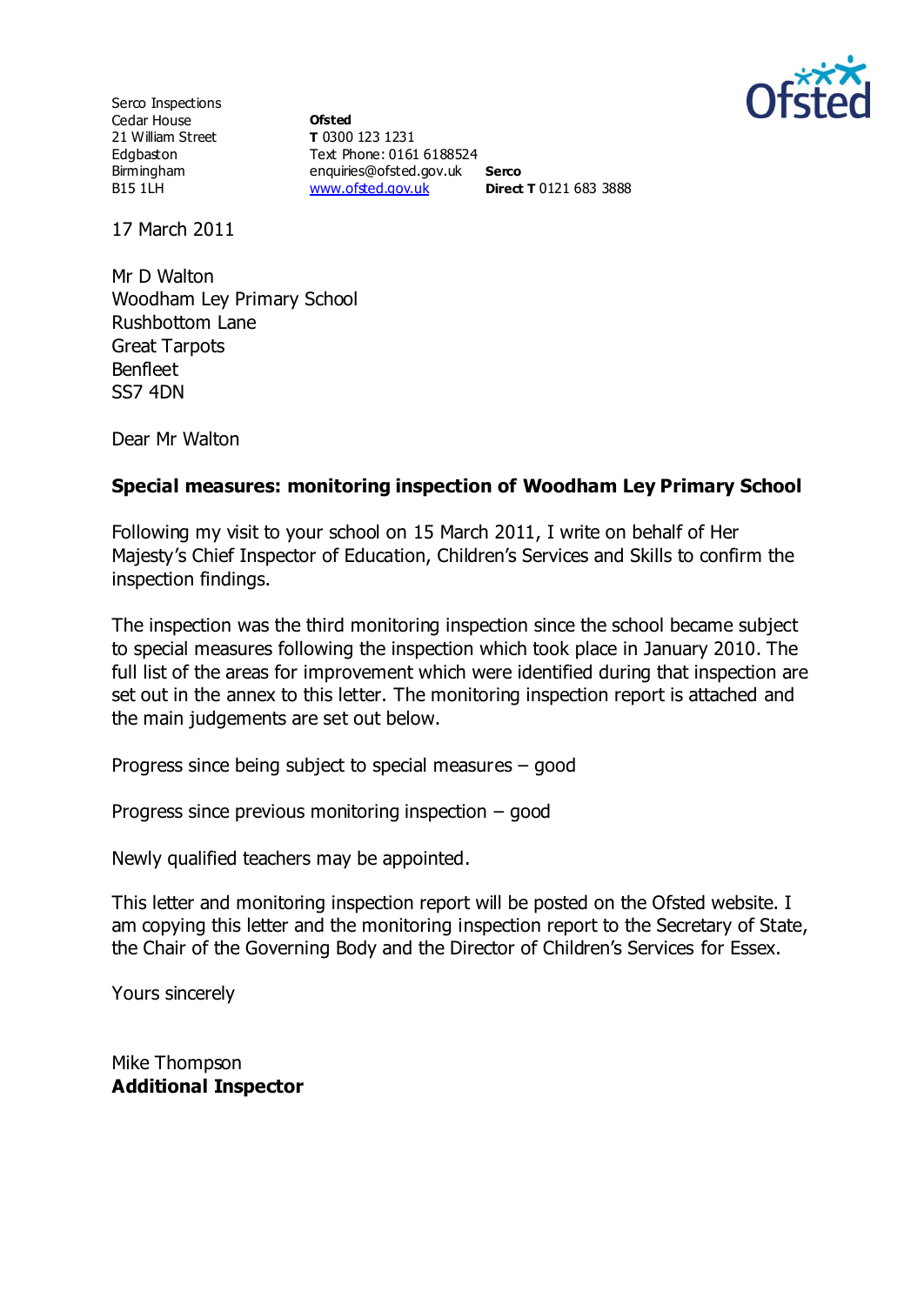

# **Annex**

# **The single area for improvement identified during the inspection which took place in January 2010**

- Raise attainment and increase rates of learning and progress in English, by:
	- making sure that teachers understand the pace, challenge and expectation required to ensure that all pupils make swift gains in their learning
	- using information gained from tracking pupils' progress and from marking to match work consistently to pupils' needs
	- ensuring pupils know their targets and how to improve their work
	- sharpening the skills of leaders and managers at all levels in identifying priorities for development
	- increasing the rigour with which leaders and managers monitor the school's performance in order to take action that will bring about sustainable improvements to the quality of provision.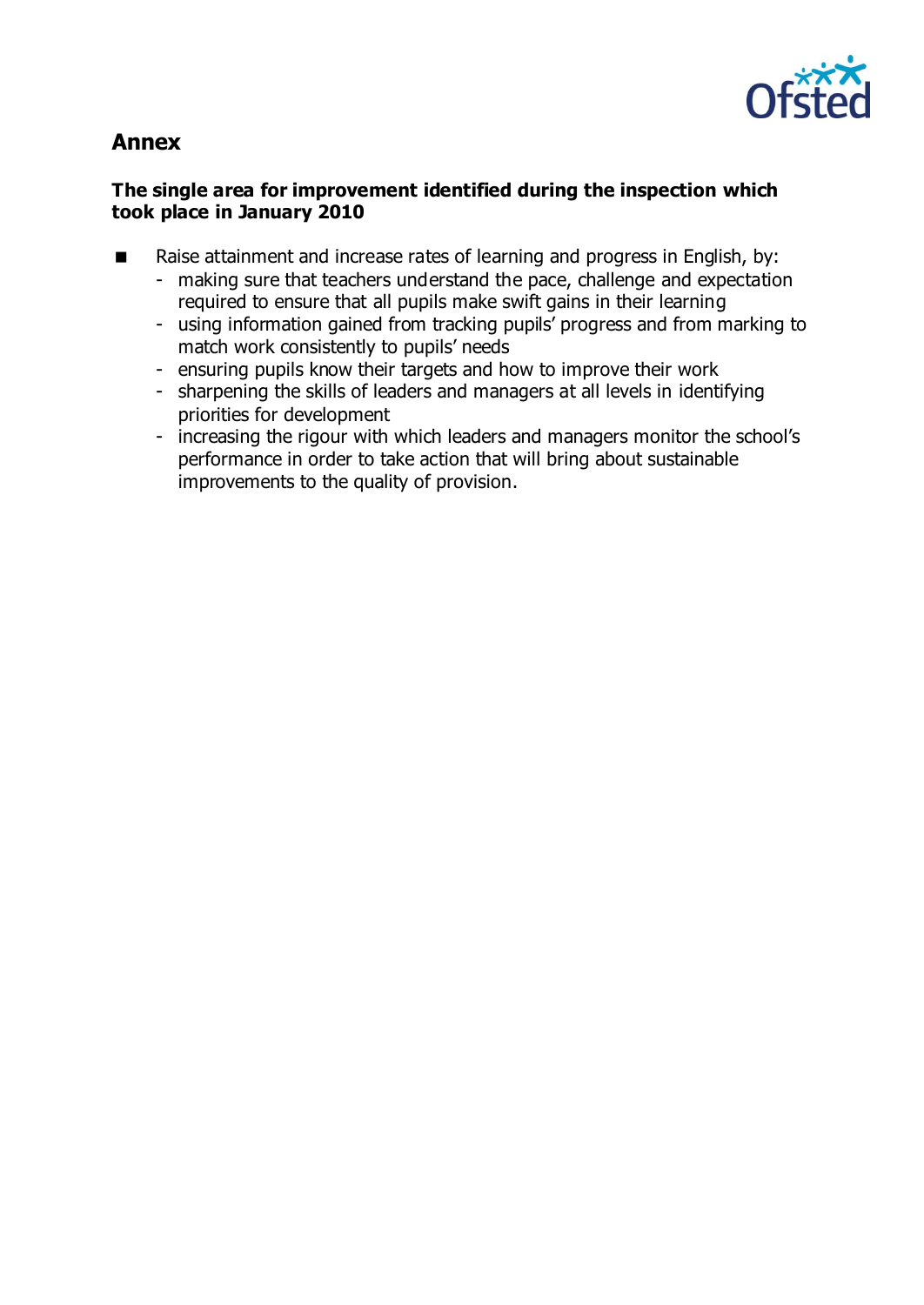

# **Special measures: monitoring of Woodham Ley Primary School**

# **Report from the third monitoring inspection on 15 March 2011**

# **Evidence**

The monitoring inspector observed the school's work, scrutinised documents and met with the headteacher and advisory deputy headteacher, senior teachers, pupils, members of the governing body including the Chair of the Governing Body, and representatives from the local authority. He observed learning in all seven classes by visiting 10 lessons, and 'early morning' activities designed to help pupils settle quickly to work as they arrive at the start of the day. He also looked at a range of information, including data showing the progress made by pupils and samples of pupils' work.

# **Context**

There have been no changes in the organisation of teaching personnel since the previous monitoring inspection in November 2010. However, at the time of this inspection, the Reception class teacher was absent and this class was taught by a supply teacher. Further changes in teaching staff are due to take place. A new deputy headteacher has been appointed, and will take up the post in September 2011. The class teacher in Year 1 has resigned and will leave at the end of this term.

#### **Pupils' achievement and the extent to which they enjoy their learning**

Pupils' progress is accelerating and most acquire skills and knowledge at the expected rate. This improvement is the result of better teaching, regular monitoring of pupils' progress which informs carefully targeted support for individuals, and pupils' continued positive attitudes towards their education. In all lessons, teachers ensure that pupils understand what they need to do next to improve their work. This focus is particularly sharp in the Year 6 class, where progress is good. In an English lesson, for example, pupils' maturity in analysing their work with classmates and the resulting thoughtful suggestions, contributed strongly to the good learning that took place. In Year 5, pupils have additional catching up to do as a legacy of inadequate teaching in the previous year. The school's leaders at all levels are acutely aware of the need to improve this year group. There is a clear plan of action to target individual pupils who continue to struggle with some aspects of their work and to eliminate this remaining pocket of underachievement.

The school continues to improve pupils' basic skills. Pupils' better knowledge of multiplication tables has improved their speed and accuracy in tackling calculations. Pupils' skills in spelling and punctuation are improving because teachers are more rigorous in ensuring that pupils review their writing and improve it. Despite the continued emphasis on developing pupils' skills as writers, attainment in writing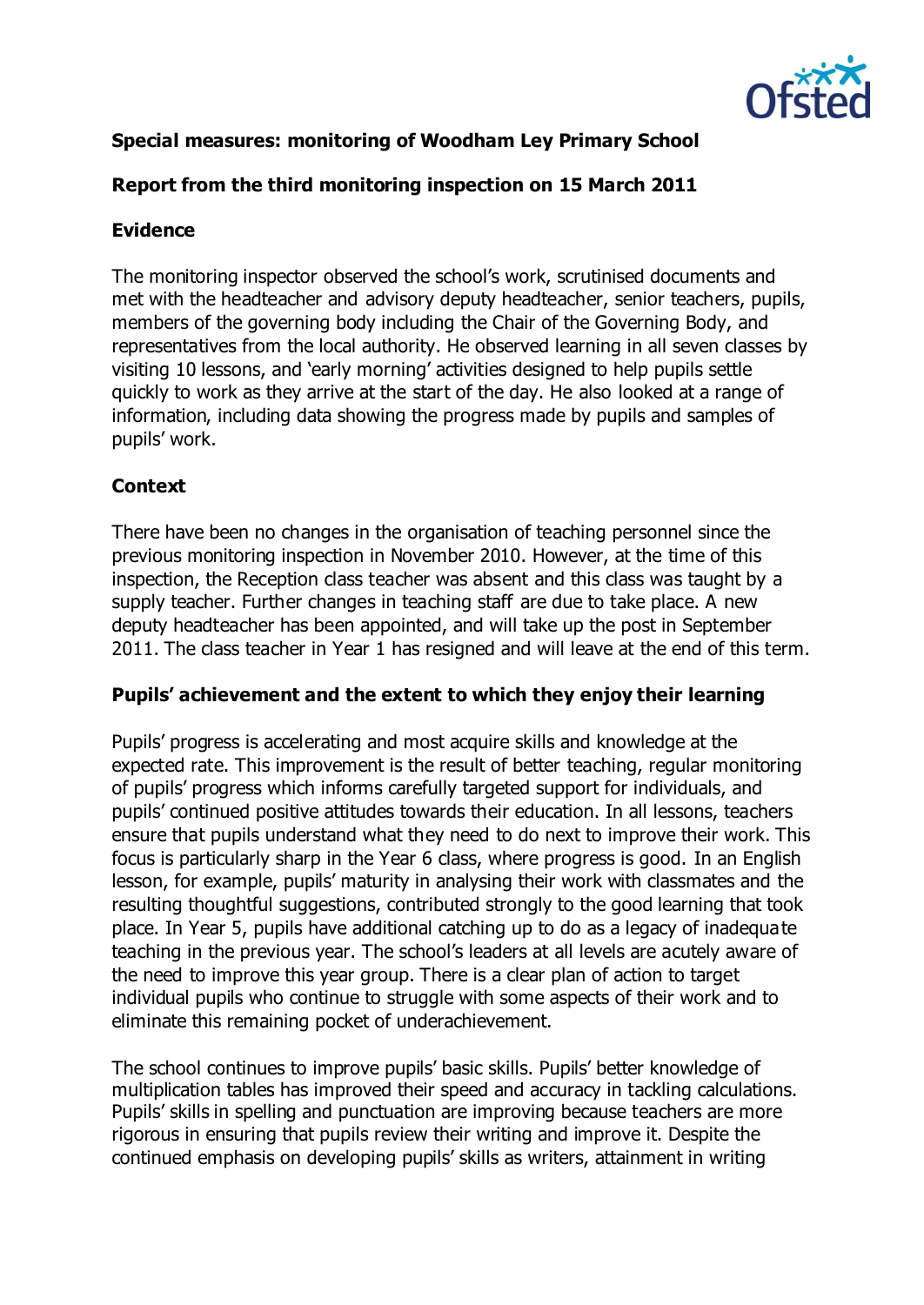

remains weaker than in reading or mathematics and for this reason it remains the school's major focus for further improvement.

Standards are rising in both key stages. In Years 1 to 4, attainment in English and mathematics is broadly in line with what is expected nationally for pupils of these ages at this point in the school year. However, despite satisfactory progress, attainment in Year 5 remains below age-related expectations. In Year 6 almost all pupils are on course to meet national expectations in English and mathematics by the end of the school year and some are set to exceed them. In this year group, there has been a particular focus on science in order to compensate for lack of attention given to the subject during the previous year. Attainment in science is now on track to be broadly in line with national expectations.

# **Other relevant pupil outcomes**

Pupils' continued good attitudes towards their education have a positive impact on their progress. All pupils interviewed said that they really enjoy coming to school because they feel safe and valued and because they are interested and excited by their lessons. These sentiments are reflected in the significantly improved rates of attendance, which have been sustained at above average levels since the previous monitoring inspection. Typical of the comments made by pupils are, 'Lessons are a lot more interesting now…they were a bit boring before.' Pupils' improved levels of interest and enjoyment are amply illustrated in their response to English lessons in Years 3, 4 and 5. Their fascination in the life and customs of ancient Egypt resulted in rapt attention to what their teachers had to say and sustained concentration on their writing tasks. Pupils appreciate the actions taken to improve their health and well-being, such as the new equipment provided for physical education, the range of extra-curricular activities and the better quality of school meals. They continue to value the greater opportunities that they have to contribute to the day-to-day running of the school. Pupils in Year 6 feel that they are really helping to make a difference by taking on responsibilities as prefects or play leaders. Pupils' moral and social development continues to improve, securely underpinned by the 'Woodham Way' code. This is displayed throughout the premises and sets out very clear expectations for conduct. Pupils relate well to one another and their behaviour is generally good. Pupils' spiritual development is also improving as a result of better quality plenary sessions at the end of lessons. These sessions not only help reinforce learning but also develop pupils' appreciation of their own and others' achievements.

# **The effectiveness of provision**

The school's senior managers and the local authority continue to make the improvement of teaching and learning their highest priority. This is because they acknowledge that the weaknesses identified in teaching at the time of the January 2010 inspection were not confined to English, but were widespread.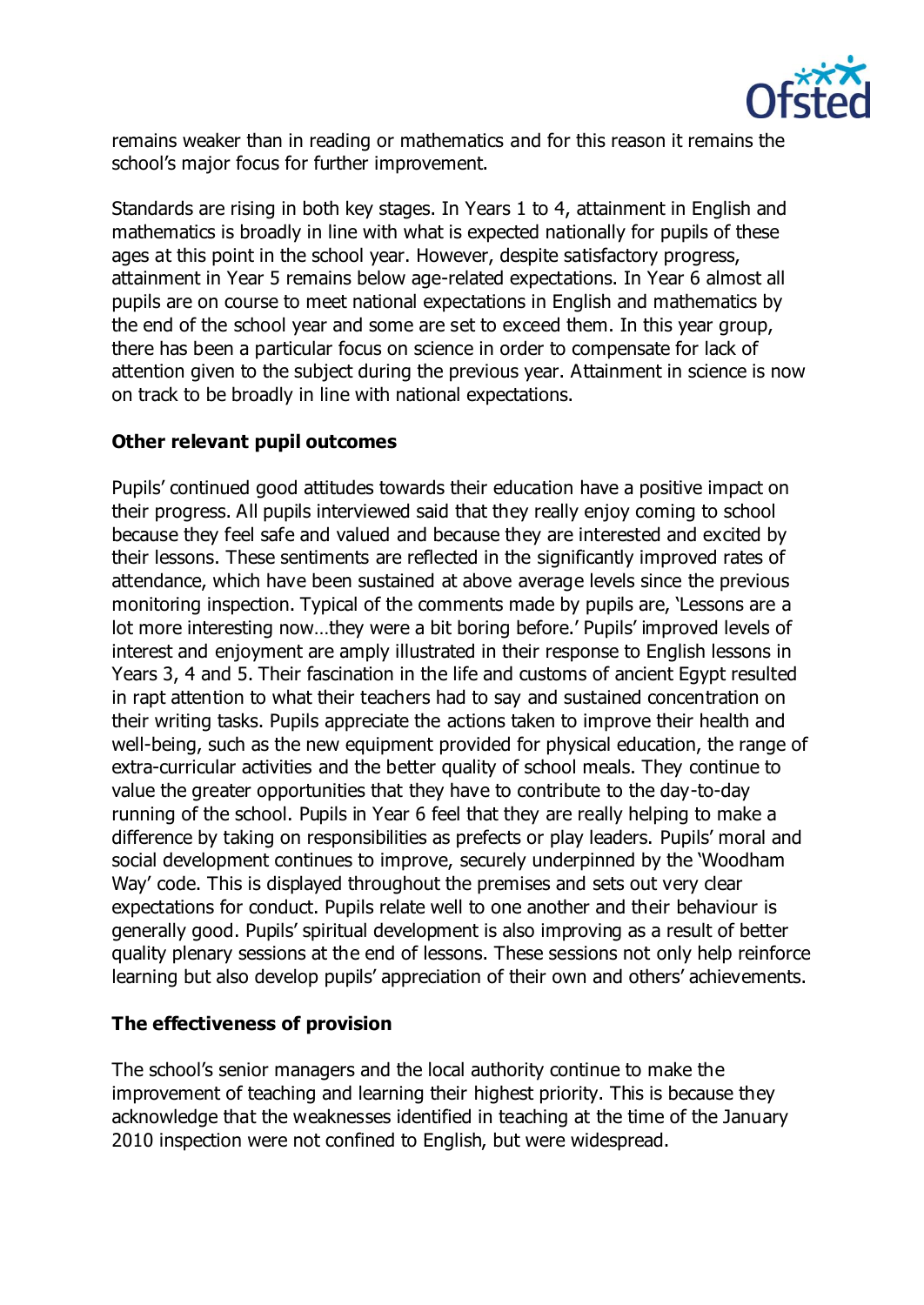

All of the teaching observed during the course of this monitoring inspection was at least satisfactory, and a minority of teaching was good. This situation represents continued improvement as a result of the intense focus on developing teachers' skills. Teachers are good at managing and organising their pupils, they relate well to their pupils and make very clear to pupils what they intend them to learn. Where teaching is best, these learning intentions are underpinned by a very sharp focus on precisely what each individual pupil needs to do to move from the National Curriculum level at which they are working to the next level. This practice highly motivates pupils and is most often a feature of lessons in Year 6, where it has resulted in the accelerated learning needed to ensure that pupils catch up in developing their knowledge and skills. In the majority of lessons, the good technical features of teaching, such as skilled questioning, result in only satisfactory rather than good learning. This occurs because, when planning their lessons, teachers do not think through their intentions carefully enough and therefore do not have a really clear understanding of precisely what they intend pupils to learn. This specific weakness was one of a number identified at the time of the last monitoring visit and is yet to be fully addressed. Other weaknesses, such as injecting greater pace into pupils' learning and ensuring that pupils apply previously learned knowledge and skills when tackling the work set for them, have been successfully tackled.

A scrutiny of pupils' books showed that teaching is typically a little better than in the sample of lessons observed. Teachers' marking of pupils' work is generally effective in helping pupils to improve, but practice is inconsistent between classes. In most instances, teachers ensure that pupils correct their work and respond to the comments made. The best practice in marking is found in Years 3 and 4 where pupils regularly evaluate their own work and there is good dialogue between teacher and pupils. The accuracy of teachers' assessments of their pupils has improved and has been validated by the local authority. Teachers now make satisfactory use of their assessments of pupils' learning to pitch work at suitably challenging levels and to ensure that the needs of pupils with special educational needs and/or disabilities are clearly identified.

The 'early morning' activities contribute to the good climate for learning in all classes by ensuring that pupils have useful tasks to work at from the moment that they arrive. These tasks are highly focused on helping pupils to improve their knowledge and skills. The use of 'working walls' in all classes continues to provide pupils with useful reminders of, for example, how to tabulate calculations correctly or hints to help improve their writing.

The strong emphasis placed on all aspects of pupils' personal development contributes strongly to the improvements in learning. A culture in which good behaviour, regular attendance and good punctuality are considered the norm is rapidly developing. Pupils greatly value the weekly award for the best class attendance, and the award presented by the site manager for the tidiest classroom. A recent initiative, which is proving successful in helping pupils to manage their behaviour more effectively, is the Smart Thinking Group. This provides a weekly